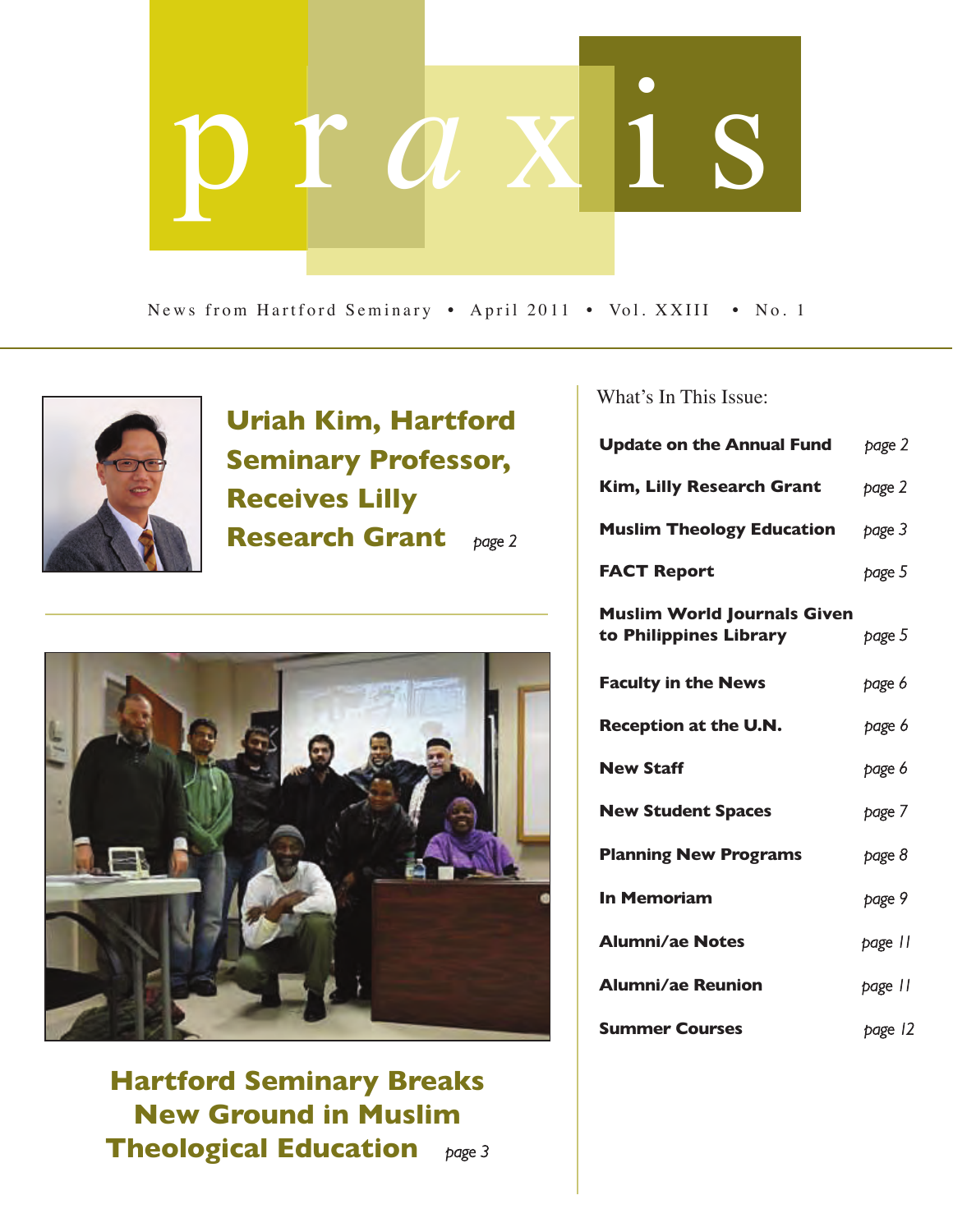# **Annual Fund Update**

As the 2010-2011 fiscal year rounds the third quarter, the Annual Fund is right on track with close to 75% of its goal of \$220,000 already raised. **Thank you** for your continued support of this important campaign in the life of the Seminary!

Some exciting physical changes have been happening on campus. Renovations to 77 Sherman Street have transformed the former bookstore on campus into an extension of the Seminary library and student quiet area, with study tables and state-of-the-art computers, and a new, multi-purpose student lounge has been created out of former office space on the second floor. Across the street, the Budd Interfaith Building now has a

prayer room and a student lounge, which provide additional spaces for students to gather on weeknights and weekends.

Numerous stimulating programs and events, led by respected religious leaders and experts from many faiths, continue to take place here on campus on a weekly basis. Both students and members of the community have many opportunities to engage with the relevant social and cultural issues of the day, and their lives are changed as a result.

We invite you to take a look at the Hartford Seminary website, www.hartsem.edu, to catch a glimpse of what is happening on campus. If you are in the Hartford area and

would like to connect with us or attend one of our events, we would welcome your participation - our doors are always open.

As the Seminary continues to successfully advance in its mission to serve God by preparing leaders to understand and engage with the complexities of living in a world with many faiths, we are encouraged to know that our alumni/ae and donors stand with us.

Thank you again for your commitment to Hartford Seminary. Your support is significant in the lives of people who come here to study and live.

# **Uriah Kim, Hartford Seminary Professor, Receives Lilly Research Grant**



Professor of Hebrew Bible at Hartford Seminary, has received a prestigious 2011-2012 Lilly Theological

Uriah Y. Kim,

Research Grant for his new book, "The Politics of Othering in the Book of Judges."

The Association of Theological Schools in the United States and Canada (ATS) announced the grant, in its Faculty Fellowship category. ATS's theological research grants program is

Editor: David Barrett Phone: 860/509-9519 Fax: 860/509-9509 E-mail Address: info@hartsem.edu Designer: Jennifer Musto

in its 14th year; funding is provided by the Lilly Endowment.

The Lilly Theological Research Grants program is designed to enhance the skill and capacity of faculty in ATS schools as theological researchers and scholars. It supports research efforts of faculty, seeks to enlarge the pool of faculty actively engaged as theological researchers; works to increase knowledge about grant seeking and the craft of theological research; and nurtures the habit of research as an ongoing aspect of scholarly life.

Kim will spend the fall 2011 semester on his research. His project is a multi-layered

Reprint and copy information: Articles may be reprinted if full credit is given to Hartford Seminary and the author, if bylined in Praxis. For our records, please inform us if you plan to reprint or circulate any part of Praxis. Letters to the editor are welcomed. If you would like

historical-critical and postcolonial reading of the Book of Judges in conversation with biblical studies, American history, and postcolonial interpretations

In the introduction to his book, Kim notes the application of "the politics of othering" in colonial America where the varied groups of Europeans forged themselves together as "Americans" in contrast to the indigenous *Continued on page 4*

# **Corrections**

The name of the Rev. Dr. Jay F. Ebersole was inaccurately rendered in the roster of contributors to the 2010 Annual Fund.  $\clubsuit$ 

back issues if you would like more information about Praxis or about Hartford Seminary, please contact David Barrett at Hartford Seminary, 77 Sherman Street, Hartford, CT 06105. Our website, www.hartsem.edu, provides additional information and news about Hartford Seminary.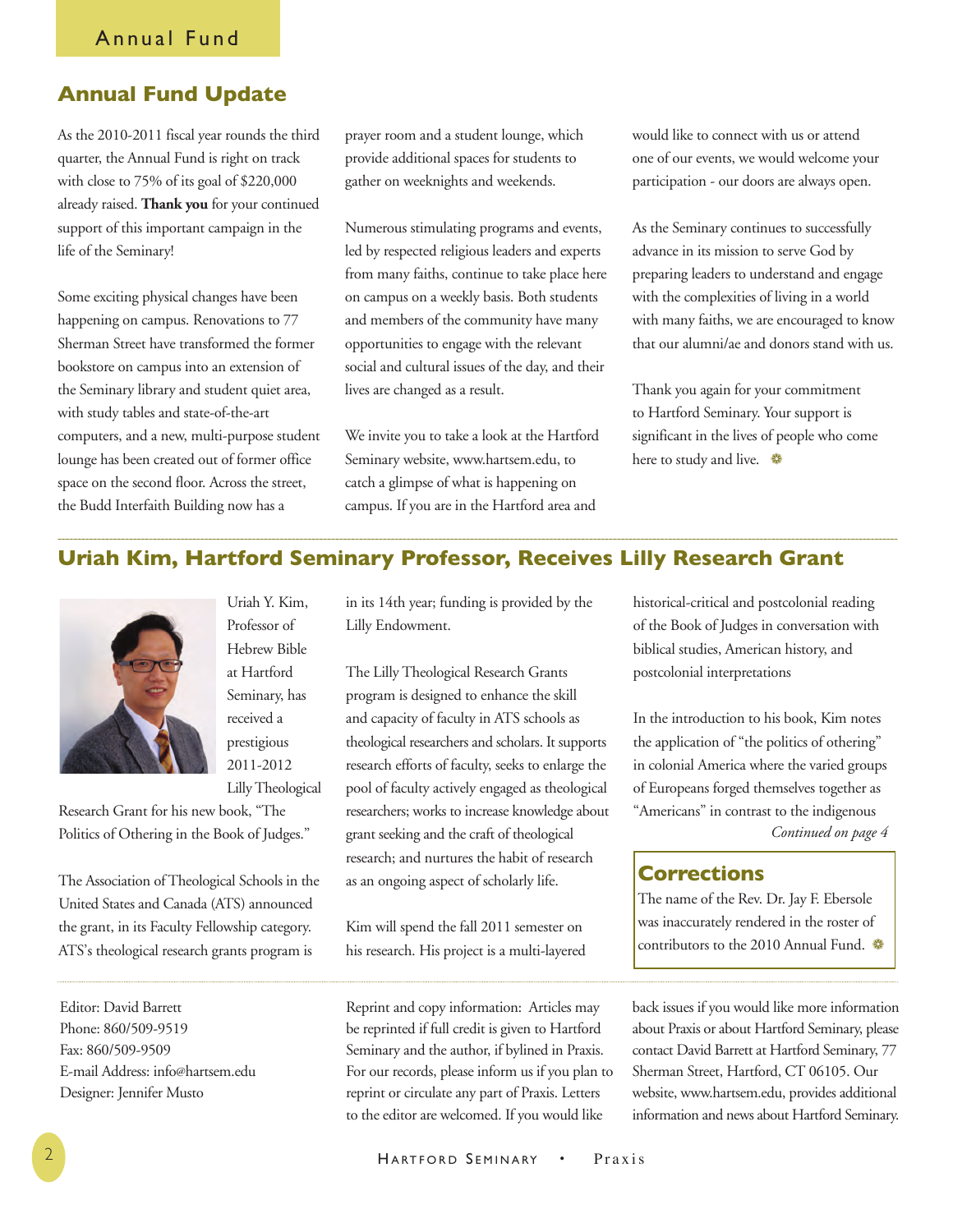# **Hartford Seminary Breaks New Ground in Muslim Theological Education**

For more than a century, Hartford Seminary has been preparing religious and lay leaders to serve in a multi-faith world through its pioneering interfaith programs.

Now the Seminary is expanding its programming to provide focused education for imams and other Muslim religious and community leaders.

And part of the programming is a unique course that provides the Muslim leaders an opportunity to reflect theologically on their leadership practices with colleagues, thereby improving their ability to lead.

In partnership with the International Institute of Islamic Thought in Herndon, VA, Hartford Seminary is offering a new Graduate Certificate in Imam Education. Participating in the certificate program are a dozen students in the Washington, D.C., area.

One course in the program is entitled "Reflection on Ministry Experience" and is taught by James Nieman, Professor of Practical Theology at Hartford Seminary, and Larry Golemon, a consultant and researcher in theological education who is co-author of "Educating Clergy: Teaching Practices and Practical Imagination."

"I'm very excited about this. It genuinely breaks new ground in terms of Muslim theological education," Nieman said.

As the Seminary was considering how to structure the field education component of the graduate certificate, Nieman entered the conversation. He knew of a program called "Transition into Ministry," funded by the Lilly Endowment, that explored different models for the ongoing mentoring of young



Hartford Seminary, in partnership with the International Institute of Islamic Thought, is offering a new Graduate Certificate in Imam Education. In Fall 2010, Professor Yahya Michot taught an introduction to Islamic theology to the program's students at I.I.I.T. in Herndon, VA.

ministers through post-seminary formation groups.

Nieman thought that this model could be adapted and would be suitable – and groundbreaking – for Muslim religious leaders. This would be something new – a structured, guided opportunity to gather on a regular basis to learn from each other by reflecting on the experiences, dilemmas, and challenges in their day-to-day work.

The goal would be to teach the imams the discipline of reflecting theologically on ministry practices. "It is unusual for imams to have the chance to get together in a guided way and explore their experiences with attention not simply to doctrines but to the broad practice of ministry," Nieman said.

The class took shape. It would meet every other week on Monday afternoons for six months. Golemon would lead the bi-monthly sessions in Virginia, with Nieman monitoring the course from Hartford and visiting the class from time to time for observation. The focus would be on peer-learning about how Muslim religious leaders make ministry decisions and interpret what they do from within the tradition.

According to the course description, "This process builds on the growing trust, reflective wisdom, and experience of the participants."

At each session, the class considers case studies offered by the students.

The cases have covered such topics as domestic abuse, the authority of the imam, administrative challenges, fundraising and personnel.

The students are asked, "How do I carefully step through the process of thinking about this issue as a religious leader?" Their analysis includes four steps: What's going on here? *Continued on page 4*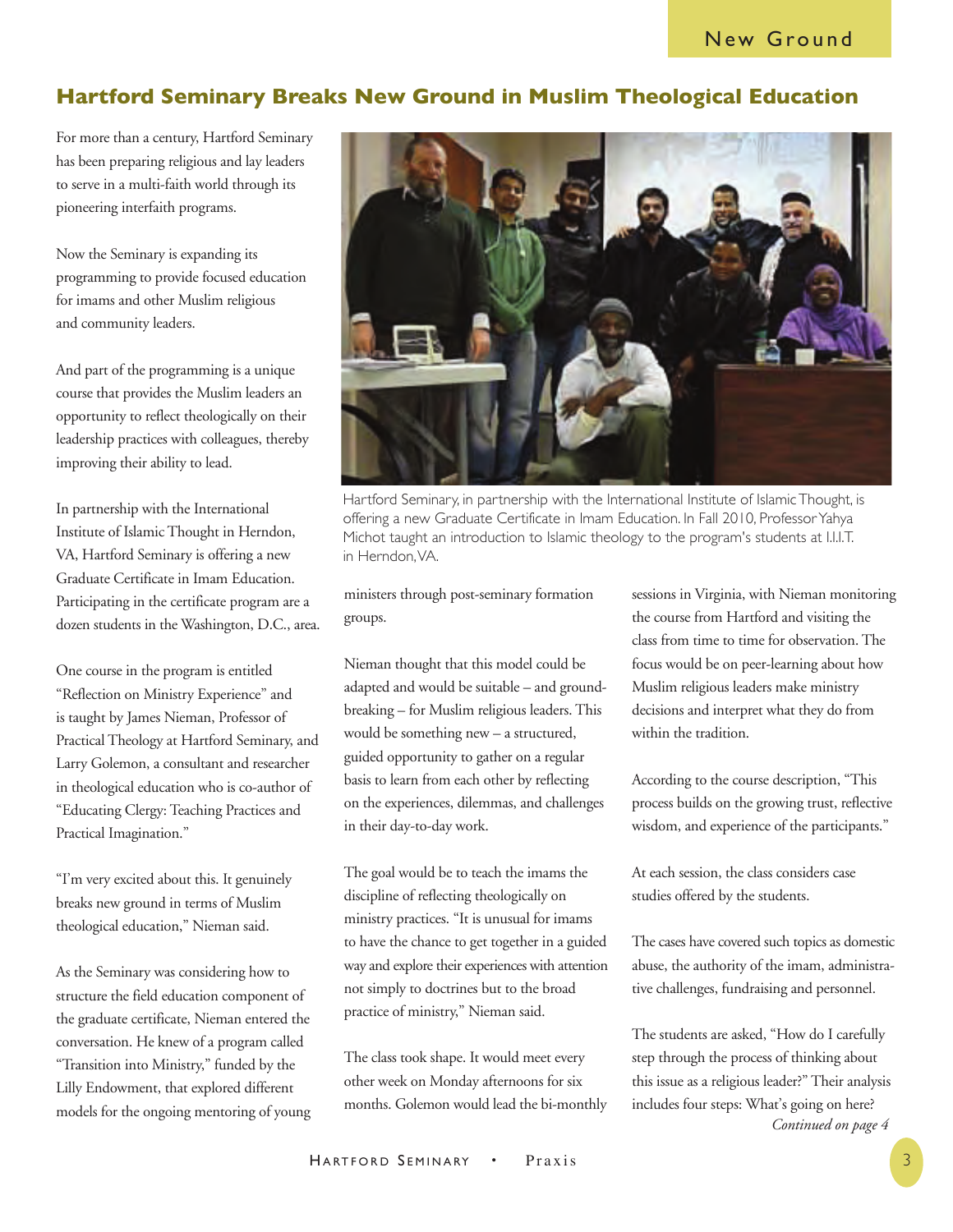## **Uriah Kim, Hartford Seminary Professor, Receives Lilly Research Grant**

#### *Continued from page 2*

people whom they viewed as the common enemy.

He then explores the evidence of this strategy in the Book of Judges, which may reflect, on the one hand, a historical struggle by a mixed multitude of highlanders to formulate a distinct identity in contrast to "enemies all around them" during the Iron Age I (c. 1200 to 1000 BCE) and, on the other hand, a people's concern for corporate survival and identity maintenance in imperial/ colonial contexts.

In his reading of Judges, Kim identifies and analyzes four literary-rhetorical methods of "anti-conquest" ideology, which postcolonial studies has identified as a literary strategy the colonizers used to justify their conquest of foreign lands while maintaining their innocence.

He argues, however, that even though the Israelites used such literary methods, the text also shows some uneasiness toward employing imperial ideologies to sanction their desire to dominate the others and to depict the others as the enemies since they themselves were victims of the empires.

The author will conclude the book by reflecting on how the politics of othering is still operative in today's American society and how Judges speaks to this context.

Kim has been Professor of Hebrew Bible at Hartford Seminary since 2005. Previously he was Assistant Professor of Hebrew Bible at Canisius College, Buffalo, NY. He was a visiting professor at Yonsei University, Seoul, Korea, in 2009 and at Pacific School of Religion, Berkeley, CA, in 2006.

Kim earned a Bachelor of Arts degree in philosophy at New York University, a Master of Divinity degree at Princeton Theological Seminary, a Master of Theology degree at Emory University and a Ph.D. at Graduate Theological Union.

Kim is the author of "Decolonizing Josiah: Toward a Postcolonial Reading of the Deuteronomistic History" and "Identity and Loyalty in the David Story: A Postcolonial Reading."

He is Senior Editor of the journal Reviews in Religion and Theology and a member of the Society of Biblical Literature.  $\bullet$ 

## **Hartford Seminary Breaks New Ground in Muslim Theological Education**

## *Continued from page 3*

What does it mean? How does my religious tradition make sense of this? What are possible action steps?

"The course is organic to the nature of where imams really are," Nieman said.

Through this process of studying actual cases, in a cohort meeting bi-monthly for 13 weeks, the course is designed to help the students:

- Overcome isolation and separation
- Create peership and collegiality
- Address issues raised by group members from their communities
- Learn a pattern of reflection on leaders' practices in their communities
- Cultivate an appreciative view of new situations and challenges
- Develop a style of leadership that assists

them in unifying Muslims of various backgrounds into a cohesive community

• Speak to personal and leadership challenges that arise from interacting with American society and culture

Nieman said the course is unique because:

- 1) It is a way of building upon a leader's existing experience as a basis of learning
- 2) It teaches the discipline of reflecting theology on an experience from an Islamic perspective
- 3) It does this in a collegial atmosphere, combining both imams and other Muslim leaders
- 4) It does this with the specific aim of helping them be more effective leaders in the American context
- By giving imams the opportunity to reflect on

actual situations, the course helps fulfill one of the goals of the graduate certificate program, which is to help participants explore what it means to be an imam in America.

Nieman pointed out that imams in the United States are asked to do many things that may not be expected of imams in other countries. They may have more pastoral and administrative duties. This course helps them consider and anticipate their additional responsibilities.

After the course ends in June, the Seminary plans to evaluate it as a potential model for different educational settings. The course – and the program – could become groundbreaking examples of religious education for Muslim leaders that are copied nationally.  $\bullet$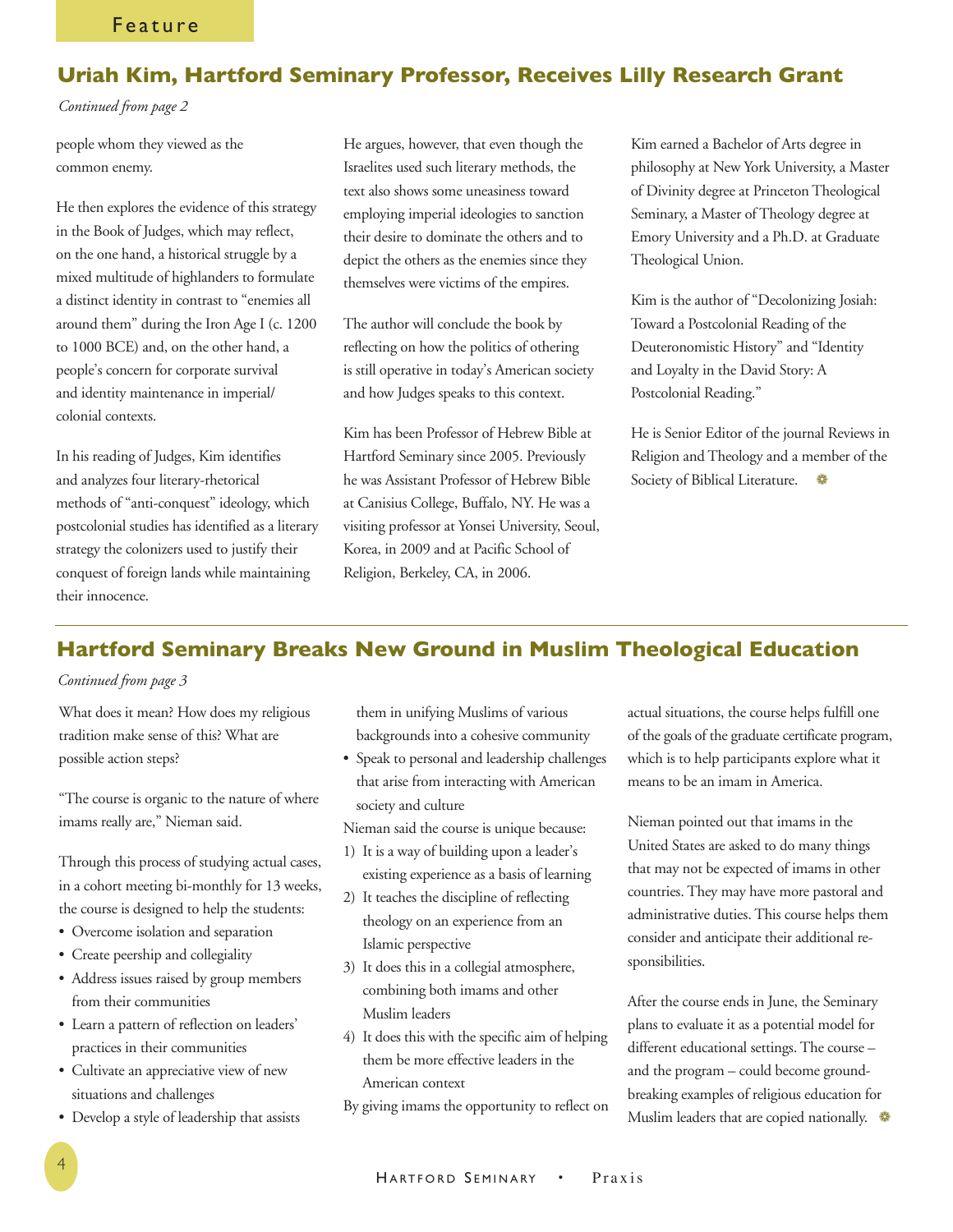# **FACT Reports on Thriving Congregations**

A new Faith Communities Today study finds that developing and promoting vision, evangelism and the recruiting and training of lay leaders are the tasks in which the clergy leaders of thriving congregations are most likely to invest a great deal of their time.

These three leadership tasks are essential to the growth and vitality of congregations. This is clearly visible in data about how the top clergy leader in a congregation uses his or her time.

The most recent study in the Faith Communities Today (FACT) research series asked

clergy leaders about 11 areas of their work. For each item the respondents indicated if they spent "a great deal" of their time, "quite a bit" of their time, "some" of their time or "very little" of their time.

Among growing, vital congregations across all faiths and denominational families, nearly two-thirds of clergy leaders (64 percent) report that they spend "a great deal" of their time in the recruitment and development of lay leaders.

Two other tasks have a weaker relationship with congregational growth and vitality -- leading

small groups and contacting inactive members.

Four other tasks have a considerably less pronounced correlation with vitality and growth, and only in some faith groups and denominational families while not in others -- worship planning, pastoral care, teaching and dealing with conflict.

These data are reported in more detail in "American Congregations 2008," the most recent report from the Cooperative Congregational Studies Partnership. David Roozen is author of the report and director of the Hartford Institute for

Religion Research at Hartford Seminary as well as chairman of the coalition that publishes the FACT research series.

Faith Communities Today (FACT) is a series of ongoing research reports about congregational life, conducted and published by the Cooperative Congregations Studies Partnership (CCSP), an interfaith group of religious researchers and leaders.

CCSP consists of members from 25 different faith groups, working in conjunction with Hartford Seminary and its Hartford Institute for Religion Research.



## **Muslim World journals given to Philippines library**

Recently Hartford Seminary sent a set of Muslim World journals to the Institute of Islamic Studies of the University of the Philippines in Diliman. Receiving the donation were Acmad Macarimbang, an International Peacemaking Student in 2009-2010, Professor Macrina Morados, College Secretary, and Professor Julkipli Wadi, College Dean. Acmad is research assistant for the comparative religion project of the Institute.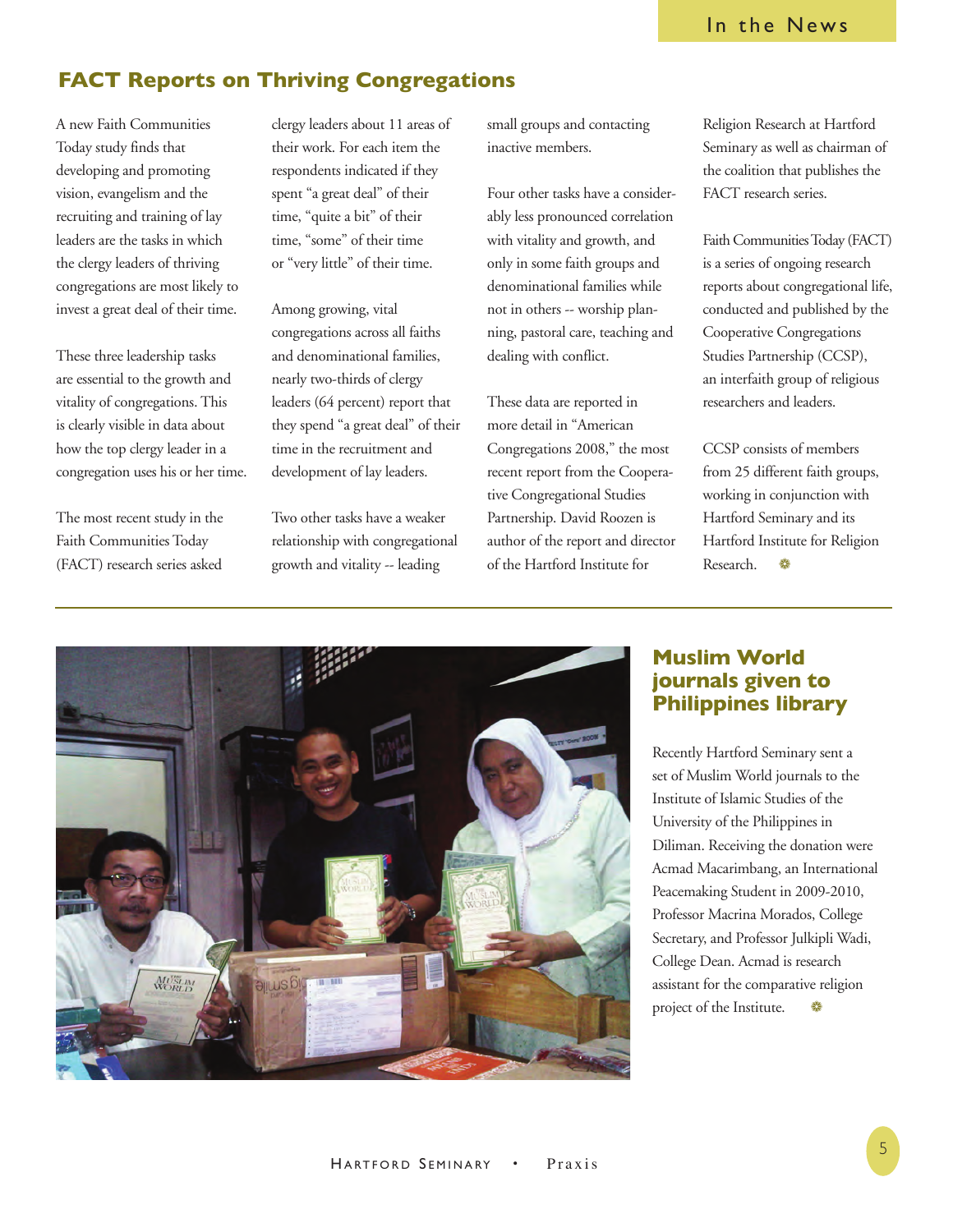# Faculty in the News

## **Faculty in the News**



President **Heidi Hadsell** has been named to a three-year term on the Advisory Committee for the Wabash Center for Teaching and Learning in Theology and Religion in Crawfordsville, IN.



Professor **Yehezkel Landau** and Aida Mansoor, a Hartford Seminary student and Board member of the Muslim Coalition of Connecticut, have been awarded the annual Human Relations Award of the National Conference for Community and Justice of Connecticut and Western Massachusetts.



## **Reception at the U.N.**

President Heidi Hadsell (right) with Layla Al Khafaji, International Relations Director of the Al-Hakim Foundation, at a reception at the United Nations for a delegation of Iraqis in the United States for a conference on the status of women sponsored by the Al-Hakim Foundation. The reception took place in March.

## **New Staff**



**Janine Hewitt** of Windsor is the new part-time Database Coordinator and Development Associate in the Institutional Advancement Office, working with Chief Development Officer Jonathan Lee. Janine has a small business providing writing, design, and proofreading services to clients, and also is an English as a Second Language Tutor at Capital Community College.

She has more than 15 years experience in marketing and development in both engineering and healthcare. Among her previous positions were Annual Giving Coordinator at New Britain General Hospital

and Development Associate at Eastern Connecticut Health Network's Community Health Foundation. Janine holds a Bachelor of Science degree in communication and Bible from Nyack College, and has taken courses in graphic design at Manchester Community College. She is the newsletter editor for an outreach program of Jewish Family Services and attends First Church of Christ in Wethersfield, where she volunteers at the South Park Inn shelter in Hartford, helps with Mercy Meals ministry and music ministry. In her free time, she enjoys outdoor sports with friends (running, hiking, biking), playing piano and guitar, and volunteering. She also enjoys visiting family, blogging, travel, and art museums, and participates in at least two road races a year.  $\bullet$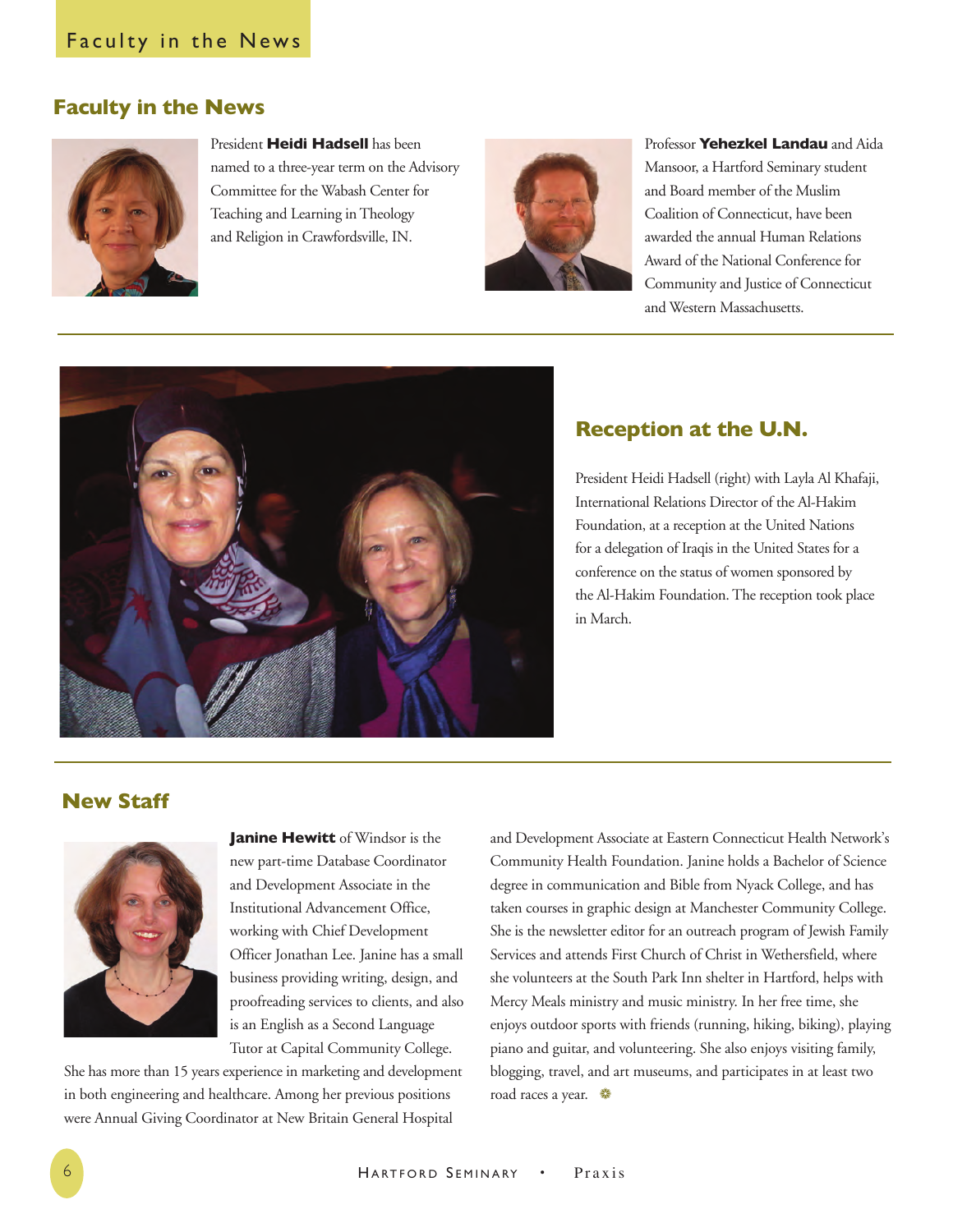# **Seminary Opens New Community & Library Spaces for Students**

Students at Hartford Seminary now have a quiet reading room.

The room occupies the space that formerly was the bookstore. To bring light in, windows were cut into the steel doors and a long window replaces the hallway display case. Bookcases line the perimeter of the room for reference materials, and there is now ample space for study tables and computer stations with state-of-the art computers.

The move of reference materials to the new room and periodicals to the lower level pf the library creates more study space in the existing Dillenberger Reading Room. Tall shelving was removed to allow for additional seating and light, as well as easier access to the reference staff.

On the second floor, Room 207 is now a multi-purpose student lounge, group study and breakout room to give students a place to sit and chat, work on projects together, or simply rest before and after classes.

These renovations were made in response to requests from students for varieties of study and community space, President Heidi Hadsell allocated funds

from the sale of library archival books to renovate the spaces.

Several months ago our Budd Interfaith Building renovation included a prayer room and a

student lounge. These rooms, along with the conference hall that offers a beautiful view of the Park River, are used by the Seminary's residential and regional students for weeknight and weekend gatherings. A new ping pong/pool table adds to the fun when our Student Union organizes game nights and Super Bowl get togethers.  $\bullet$ 



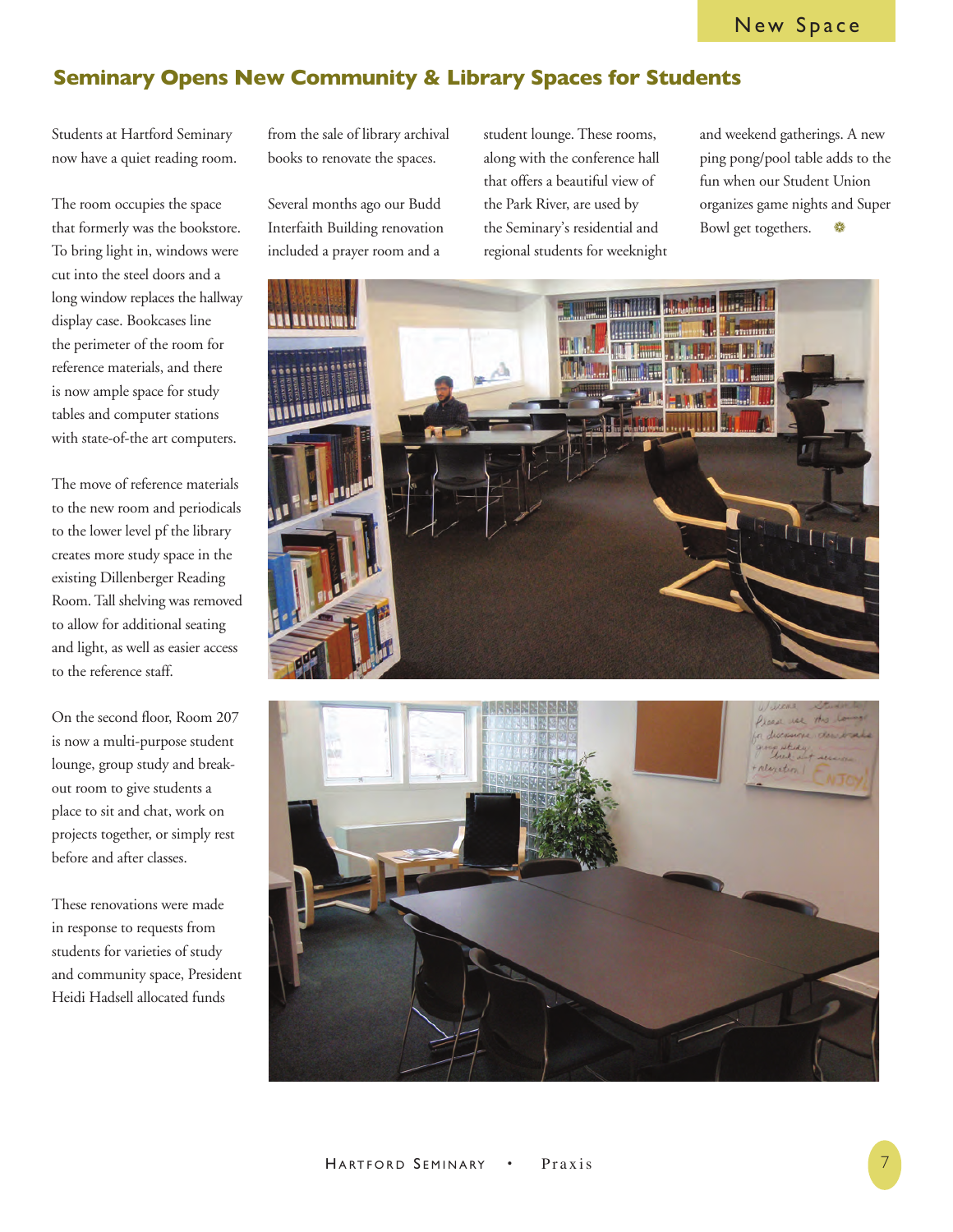# **Planning New Educational Programs**

Over the past six months, a Planning Committee comprised of members of the Board of Trustees, faculty and senior staff has been working to develop strategic goals and new initiatives for Hartford Seminary to keep the Seminary strong academically and financially.

So far the committee has prepared a four-year vision for what we will be in 2015. Our vision takes into account our unique resources in Islamic Studies and Christian-Muslim Relations, our nationally known social research expertise, and our modern approach to theological scholarship. It calls for:

- 1) A more fully developed program in Interfaith Dialogue that equips religious leaders in interfaith dialogue and relationships. The effort will include enhancement of our offerings in Jewish studies as part of our focus on the Abrahamic religions.
- 2) Expansion of our Islamic Studies program to take advantage of our scholarship in Islamic theology, Islamic law and ethics, and contemporary Islam.
- 3) A distinctive program in leadership development and practical theology. This includes a program that serves

those seeking alternative routes to ministry.

4) Continued commitment to our current courses and programs that serve our Master of Arts, Doctor of Ministry and Ph.D. degrees. We are discussing, among other ideas, a practical M.A. that is attractive to students seeking education to help them specifically in their jobs and daily lives. It might be in spirituality or ministry in daily life, for example.

One specific initiative is a new course, entitled "Religious Leadership in an Interfaith World," that will be offered in June during Summer Session 2011.

This course, designed for religious leaders of all faiths (clergy, educators, and those preparing for such leadership) will provide an introduction to the reality of multiple faiths in the American context.

The course will serve students who seek tools for immediate use in their work or a foundation for further study in the area of interfaith leadership.

Outcomes of the course include an introduction to the reality of multiple faiths in the American context, current challenges and

available resources; providing basic leadership skills; and developing and sharing practical resources for weddings, funerals, prayer and other services in interfaith settings.

A second initiative is a Graduate Certificate in Interfaith Chaplaincy, designed to provide religious leaders and chaplains of all faiths with the advanced skills in pastoral care, preaching and public speaking, dialogue and interfaith relations, and rites and rituals in interfaith settings needed for service as interfaith chaplains.

This program, which will start in 2012, will be geared toward experienced religious leaders who would like advanced training in the work of interfaith chaplaincy and religious leadership for a variety of settings such as colleges, prisons, health care facilities and the military.

## **Also under study: Doctor of Ministry**

- Expand the existing D.Min that meets on the seminary campus by developing simultaneous cohorts and colleague groups
- Partner with institutions that might have interfaith and/or practical theology interests, where the partner hosts some

of the program and "holds" the degree

• Develop separate programs in new regional venues that are underserved nearby markets in theological education

## **Imam training program development**

- Assess the existing program in Herndon, VA, in order to refine, plan for, and launch a second round
- Look at other locations and partnerships where the refined model from Virginia can be introduced for imams and other Muslim leaders

## **Alternative routes for ministerial preparation**

• Develop a non-M.Div. certificate program for ministerial training that meets the needs of area denominations and congregations for such leaders.  $\bullet$ 

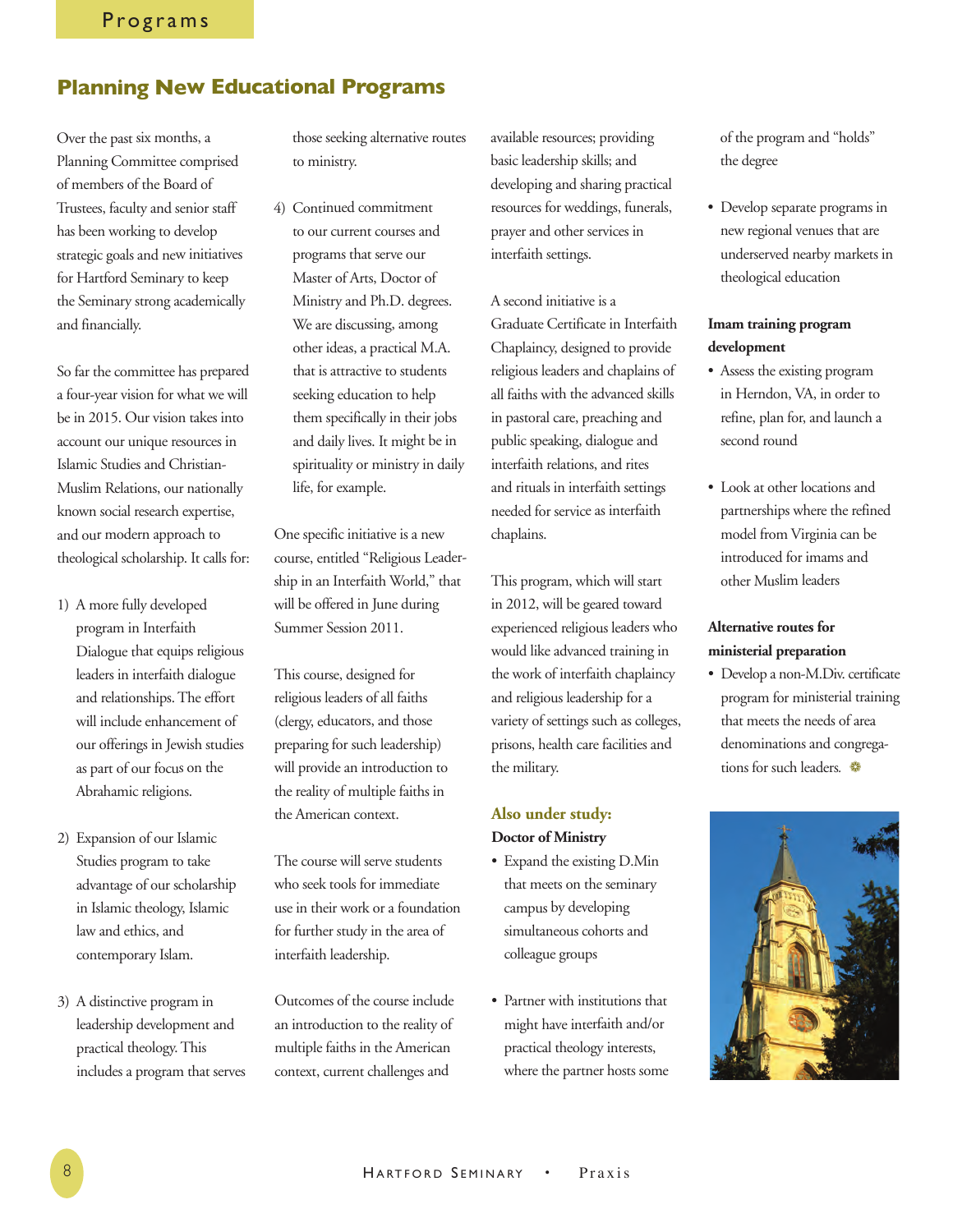The Hartford Seminary community has lost the following beloved members. Our thoughts and prayers go out to their friends and families.

#### **Phyllis Storrs Covell**, M.A.

'56 died on November 16, 2010 in Syracuse, New York. With her degree in Christian education, Phyllis served in local churches before working on the staff of the Connecticut Council of Churches in its ministry to children in various institutions in the state, during which time she wrote a specialized curriculum piece for retarded children. A transplant recipient, in 1989 Phyllis volunteered in the Transplant Department of University Hospital in Syracuse, "in appreciation for these additional 21 years of quality life. Phyllis is survived by her husband, the Rev. Warren Covell, B.D. '59, four children, 10 grandchildren, and one great-grandchild.

The Rev. **Thomas F. Goekler**, D.Min. '94, died in Guatemala City on November 25, 2010. Father Tom was a priest of the Archdiocese of Hartford for 35 years, and then a member of the Society of Maryknoll Fathers and Brothers. His obituary related that "he dedicated his priestly life to accompanying the youth in poor, marginal, and violent neighborhoods," of Guatemala, Honduras, Nicaragua and China, working to lead young people

out of street gangs into new homes. "Father Tom was a single minded, single-hearted and tireless advocate for the betterment of people's lives all over the world. He was a monk who chose to dwell in the poorest, noisiest, most crowded and stress-ridden places, practicing radical non-violence, prayer constantly and carrying the simple loving presence of God."

#### The Rev. Dr. **Evan R.**

**Johnson**, B.D. '60, died on January 10, 2011 at his home at Seabury in Bloomfield. Evan was born in Portland, Maine, graduated from the University of Maine, Orono, and then served four years stationed with the Military Academy Band at West Point, after which he served parishes in Enfield, Connecticut, and in Brockton, Newton and Milford, Massachusetts before concluding his church career with an interim pastorate in Westport Point United Methodist Church in 2002. Evan participated in the 1963 March on Washington and chaired the Connecticut Race Action Commission in Hartford during that same period. "A gifted musician, he combined his musical and pastoral skills, directing choirs and instrumental groups and playing his trumpet both in and out of the pulpit." Dr. Johnson is survived by his wife of 62 years, June S. Johnson, two daughters, and two grandchildren; his sister and three nephews.

The Rev. **John D. Banks**, B.D. '40, died on April 14, 2010 in Chapel Hill, North Carolina. Born in Hartford, John graduated from Trinity, and served parishes in New York, Nebraska and Massachusetts, retiring in 1980 from Bethany Church in Quincy, Massachusetts, which named him Pastor Emeritus. A leader in the ecumenical movement, John actively promoted the 1957 merger of the Evangelical and Reformed Church with the Congregational Church, forming the United Church of Christ. He is survived by his wife, Marie, and a son, daughter and grandchildren and great-grandchildren.

#### **Charles A. Johnson**, B.D.

'50, wrote to inform the Seminary of the death of his wife, Virginia W. Johnson, M.A. '49 on February 7, 2011 in Oro Valley, Arizona. An elementary school teacher for more than 30 years, Virginia continued teaching after her retirement as a volunteer, and was active on various boards and committees of the Society of Friends. In addition to her husband, she is survived by a son, daughter and two grandsons.

## Dr. **Earl M. Herrick**, M.A.

'66 died in July of 2010, having retired as Emeritus Professor in the Department of Language and Literature at Texas A&M in 1993, where he taught for more than two decades. His studies at Hartford Seminary were in

## In Memoriam

linguistics, and he received his doctorate from Michigan State University in 1977. He is survived by four children and five grandchildren.

#### The Rev. **Alfred J. Jaenicke**,

BMP '91, died on December 11, 2009. Father Jaenicke was a priest at numerous parishes in Connecticut, marched in Selma, Alabama with Martin Luther King, Jr, and served a mission in Brazil for seven years. He was survived by a niece and two nephews.

The Rev. **Henry William Tuttle**, B.D. '54, died on May 13, 2010 at the age of 83. Upon his ordination Henry became a third-generation Congregational minister, and went on to serve 43 years in local church ministry in parishes in Connecticut, Florida, Alabama and, lastly, at Grace Reformed Church in Washington, D.C. In his later years he was involved in historical and genealogical societies. Henry is survived by his wife, son, two daughters and four grandchildren.

## On February 3, 2011, the Rev. **Theodore Leidenfrost**

died in Moscow, Idaho. Ted was born in Hungary, emigrated to the United States in 1950, attended seminary, and was ordained in the ELCA. Learning that missionaries were needed in Liberia, he completed a year of "overseas training" at Hartford Seminary, during which time he *Continued on next page*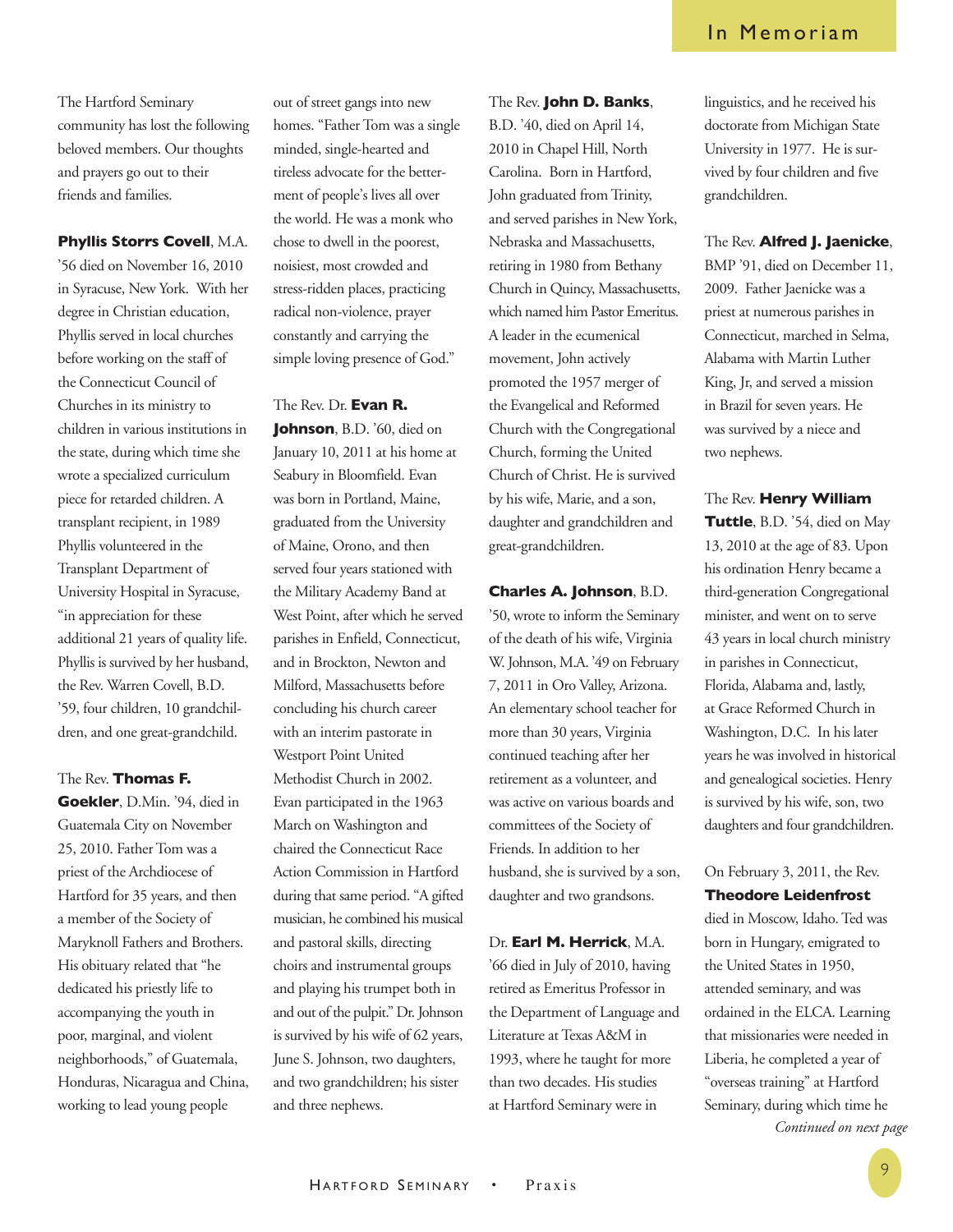## In Memoriam

#### *Continued from previous page*

met his wife to be, Jane. Between 1956 and 1989, Ted served in several capacities in the Lutheran Church in Liberia: as a Bible translator, editor of a monthly newspaper, and supervisor of Kpelle language studies. He is survived by his wife, two sons, and nine grandchildren.

The first Doctor of Ministry degree awarded by Hartford Seminary was earned by the Rev. Dr. **Wallace Matsen**, B.D. '65, D.Min. 77, who died on November 20, 2010 after a long illness. After his studies here, Dr.

Matsen also later served as Vice President of the Seminary. He served parishes in Bennington, Vermont, and Norwich, East Haven, Woodbury, Connecticut, and, following his retirement, as an interim at the United Congregational Church of Tryon, North Carolina. Dr. Matsen taught at the University of Western Connecticut and at Blue Ridge Community College in Henderson, North Carolina, and wrote extensively, both in print and as a blogger. He is survived by his wife, a son, two daughters and ten grandchildren.

The Rev. **Thomas W. Tamblyn**, M.A. '59, died December 2, 2010 in Holyoke, Massachusetts. He was an Army veteran of World War II, after which he served First Baptist Church in Rutland, Vermont, First Baptist Church in Springfield, Massachusetts (now known as First Park Memorial Baptist Church) and Second Baptist Church in South Hadley.

News of the death of **Steven Gil Lajoie**, M.A. '71 was received from his brother, Mark. No other information was available.

Dr. **Warren Webster**, who prepared for missionary work at the Kennedy School during the 1950s, died on August 15, 2007 in Winfield, Illinois. Dr. Webster worked in Pakistan until 1970, when he returned to the United States and became Director of the Conservative Baptist Foreign Mission Society, a position he held for 22 years.  $\bullet$ 

# **Marston Speight, 86, Passes Away**



The Rev. Dr. R. **Marston Speight**, M.A. '63 and Ph.D. '70, one of the nation's best-known experts in Christian-Muslim relations, died January 19 at his home in Cromwell, CT. He was 86.

Dr. Speight was chosen as Hartford Seminary's Distinguished Alumnus for 2002 due to his lifetime of

work in Muslim-Christian relations. He was a native of Texas, graduated from Baylor University and completed his formal studies at Hartford Seminary with an M.A. in 1963 and a Ph.D. in the history of religions in 1970.

Dr. Speight was a director for the Office on Christian-Muslim Relations of the National Council of Churches from 1979 to 1992, serving as co-director until 1988 and thereafter working as the director. In this role, he facilitated many encounters of Christians with persons and groups in the Muslim community in the United States, including facilitation of conversations in this country under the

auspices of the World Council of Churches.

Dr. Speight taught several times at Hartford Seminary in recent years. For many years he was a member of the editorial board for the *Muslim World,* a Hartford Seminary publication that is a world-renowned scholarly journal, which reaches subscribers in more than 60 countries.

He wrote and translated many books, including "God Is One: The Way of Islam – Second Edition" (2002) which has been republished by Friendship Press with a new afterword prepared by the faculty of Hartford Seminary and its Macdonald Center for the Study of Islam and Christian-Muslim relations. This section

adds information on Muslims in North America and on present-day issues and developments in Islam worldwide.

Steven Blackburn, Hartford Seminary Librarian, said of Dr. Speight, "Part of Marston will always be with us at the Library, since his generosity surrounds us in the many, many volumes he donated. But more important is the friendship and loving concern that Marston showed his many students, colleagues, and friends at the Macdonald Center and beyond. He will be sorely missed."

There was a service of death and resurrection on Saturday, Jan. 29 at the First United Methodist Church in Middletown, CT.  $\quad$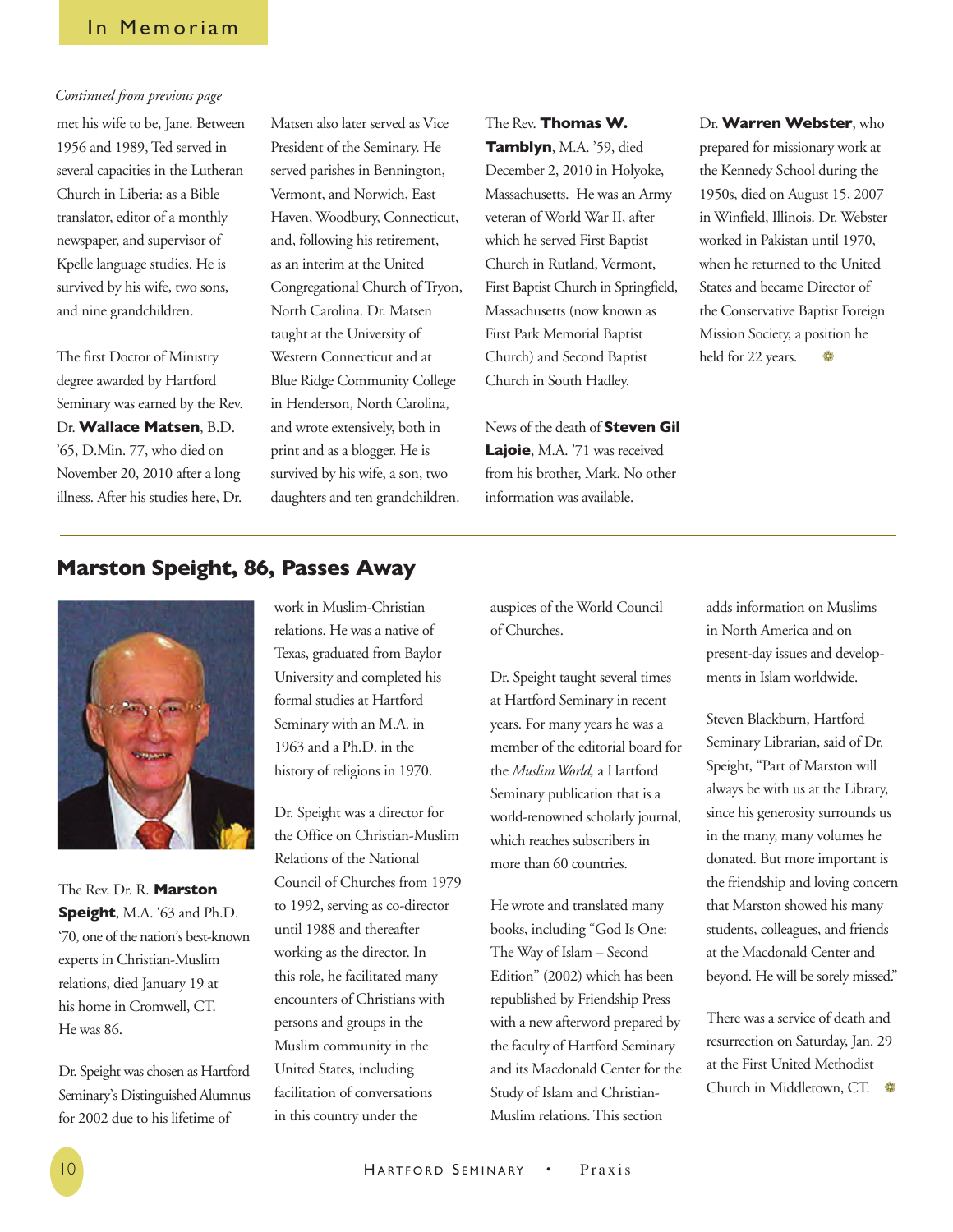# Dr. **Roland E. Miller**, M.A. '54, Ph.D. '73, delivered the 2010 Luther Lecture at Luther College at the University of Regina in Saskatchewan, Canada this past fall. His address was entitled, "Daring to be Global Citizens: De-radicalising Christian-Muslim Relations." Dr. Miller's academic specialty is in Indian Islam, and his book, *The Mappila Muslims of Kerala* is the standard for study in this area.

The Rev. Dr. **James R. Cook**, D.Min, '93, serves as pastor of Christ the Redeemer Missionary Baptist Church in Monroe, CT, having retired from the Connecticut Department of Correction in 1999 as Director of Religious Services.

**Myrta Rivera**, M.A., '68 writes she should no longer be "considered among the 'lost'." Myrta worked in immigrant and refugee resettlement for more than 20 years as Executive Director of the Kitchener-Waterloo Multicultural Centre and for the past five years as Chaplain at St. Mary's General Hospital, both in Kitchener, Ontario which she notes is the hometown of Hartford Seminary Professor Ingrid Mattson. She is the mother of two and the grandmother of three.

**Peter Fowler**, the son-in-law of Dr. Samuel V. Bhajjan, M.A. '59, writes that Sam is frail but well and living in Hyderabad," India. When he received a recent edition of Praxis, "he was so delighted that he wanted to read it himself instead of us reading it out for him. He would be very happy to hear from some of his seminary mates." Dr. Bhajjan's mailing address is The Henry Martyn Institute of Islamic Studies, P.O. Box 134, Lucknow 1, Uttar Pradesh, India.

After taking courses at the Kennedy School of Missions in 1961 and 1962, **Lester and Elaine Van Essen** served as missionaries in Nigeria for 20 years, and then served two churches in the south Chicago area for the next 21 years. They presently live in Newaygo, Michigan.

The Rev. Dr. **Matthew Braddock**, D.Min '09, was began his work as the Senior Minister at the Christ Congregational Church UCC in Silver Spring, MD on March 1. He previously served at the Trumbull Congregational UCC in Connecticut, as well as parishes in New York and Massachusetts.

Communications were received from two former Hartford Seminary students who now live at the Penney Farms Retirement Community in Florida. **Marjorie Williams**, M.A. '53 reports that moved to Penney Farms in February 2010

# Alumni/ae Notes

and has become active in the Social Action committee of the Penney Memorial Church and sings in the Women's Chorus. **Winnifred Stanford** studied at the Kennedy School of Missions in 1961 and 1962, and then spent 36 years in the Philippines, and since retirement has been an active volunteer at a local elementary school in Florida.

During his 16 years as Senior Minister at the Monroe Congregational UCC, the Rev. Dr. **Pete Allen**, D.Min. '10, took church groups on mission trips with Simply Smiles, a nonprofit based in Connecticut which works to improve the lives of impoverished children in the mountains of southern Mexico. This past fall, Pete accepted a position as Vice President of Simply Smiles, and welcomes contacts from those interested in learning more about the organization's mission (www.simplysmiles.org).  $\bullet$ 

# **Alumni/ae Reunion**

Friday, June 3 11:00 a.m. – 4:00 p.m. The Classes of 1959, 1960, 1961, 1962, and 1963

## **Key Events**

- Presentation by the Rev. Dr. James Nieman, Professor of Practical Theology and incoming Dean of Hartford Seminary, "Church Changes and Theological Education"
- Alumni/ae Luncheon
- "International Peacemaking at Hartford Seminary" Presentations by and Discussion with Daranee Waraseth of Thailand and Ezekiel Babagario of Nigeria, International Peacemaking Program scholarship recipients and current Seminary students



- Opportunities to reflect and catch up
- Commencement Exercises 2011 (at 5:00 p.m.) (at which the class of 1961, celebrating their 50th anniversary of graduation, will be recognized)

To register or for further information, contact Jonathan Lee, Chief Development Officer and Director of Alumni/ae Relations, at 860.509.9556 or jlee@hartsem.edu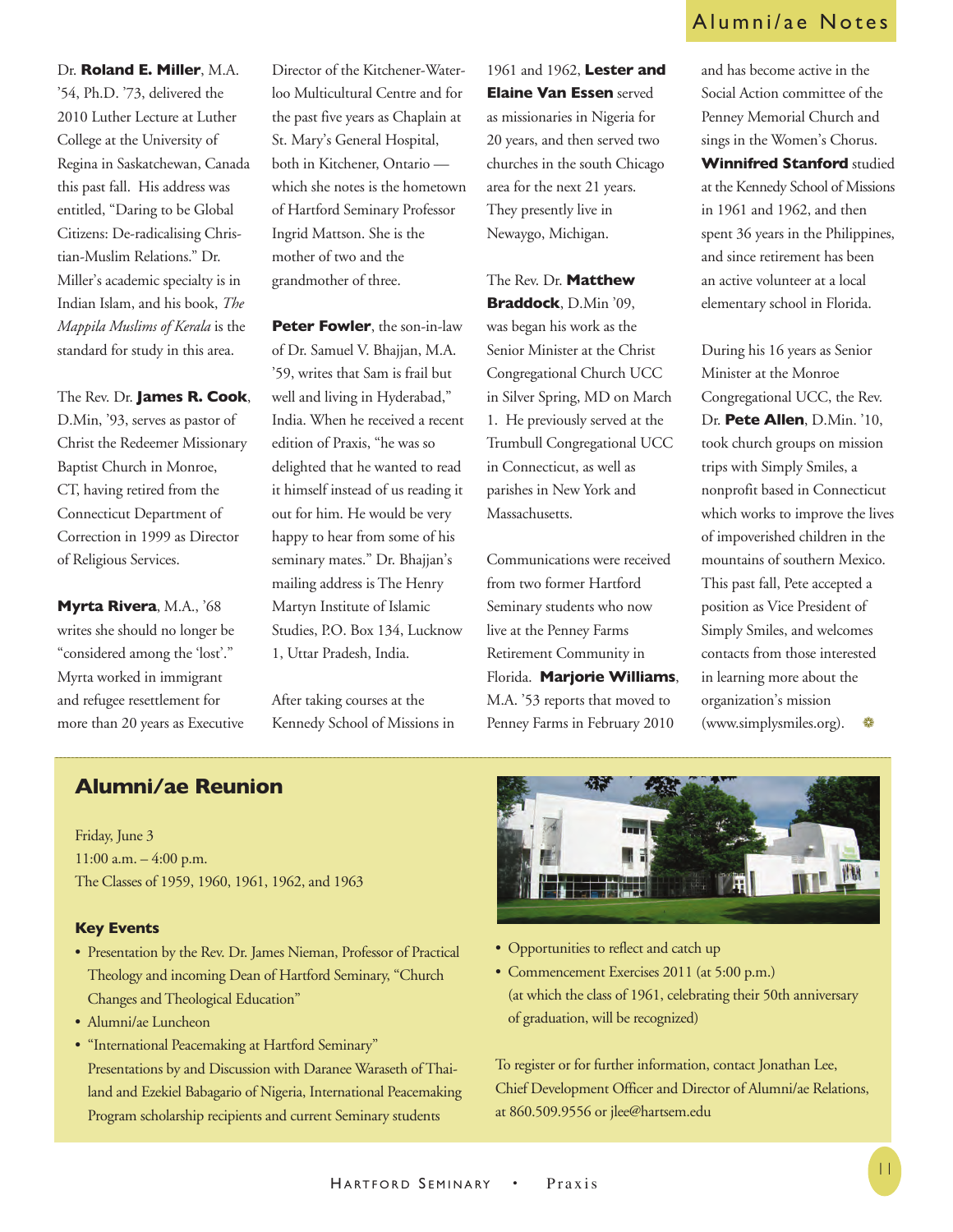## **Summer Course Schedule 2011**

Hartford Seminary's Summer Session 2011 will run from Tuesday, May 31 through Friday, July 1. Most courses are weeklong intensives and will be held from 9 a.m. to 4 p.m. during the weeks of June 6- 10, June 13-17, June 20-24 and June 27-July 1. The Seminary's courses are open to the public and carry three graduate level credits. Individuals who do not wish to take courses for credit may apply to take courses as an auditor. Many classes fill up quickly, so participants are urged to register early to ensure a place in their courses of choice.

For those enrolled in a three-credit course, the cost is \$1,740. The non-credit audit fee is \$575 A special audit fee of \$385 is available for: those who are age 60 and older, persons 55 and older receiving disability income, graduates of Hartford Seminary degree programs or the Certificate of Professional Ministry (cooperative M.Div.), donors of \$250 a year or more, Hartford Seminary Adjunct Faculty, and up to three specially designated members of churches that participate in the International Peacemaking Program of the Seminary. There is a limit of one course per academic year to receive the special rate except persons age 60 and older, for whom there is no limit.

To register, please contact the registrar's office at (860) 509-9511. Her email is registrar@hartsem.edu. To see specific course syllabi or learn more about Hartford Seminary and its faculty, visit our website, www.hartsem.edu.

You also may access a registration form at http://www.hartsem.edu/pages/academics/courses/documents/2011\_Summer\_reg.pdf

## **ARTS OF MINISTRY**

## **Public Ministry and Faith Based Community Organization: Training, Inspiration and Reorientation** (AM-642) **NEW**

*Tuesdays and Thursdays, May 31 – June 30, from 6 p.m. to 9 p.m.* 

Public ministry contrasts to congregational ministry in giving priority to community needs as an essential part of a congregation's responsibility. While the goal of congregational ministry is spiritual nurture, the goal of public ministry is social justice. The many settings for public ministry will be considered in this hands-on course. Students will gain a renewed appreciation of the role of public ministry in the last century, such as during the period of the civil rights movement. They will learn the difference between public and congregational ministry and how these differences express themselves both historically and in today's world. Participants in this course will gain tools to engage in a more public ministry from a congregational base and while working as social change agents in other settings. Twenty first century models for public ministry including web based organizing and the use of social networks will also be addressed. *The Rev. Dr. Donna Schaper, Adjunct Professor of Arts of Ministry, Senior Minister at Judson Church in New York City and principal of Bricks Without Straw, a consultation service that helps congregations and not for profits raise money, manage themselves with excellence and to do a lot with a little.* 

#### **Congregational Studies Institute** (AM-676)

*Thursday, June 23 - Tuesday, June 28* 

The Congregational Studies Institute is in an intensive six-day program during late June. This summer's institute focuses on practices that are central to a congregation's identity and activity. In 2011, we will pay special attention to the cluster of practices focused on hospitality. By looking closely at hospitality, we will be able to see both how congregations work and what congregations mean theologically through such work. In addressing the practices, the Institute will integrate careful attention to the concrete and complex reality of congregations (learning tools of social analysis) with the strategic aims of practical theology (naming both what is and what might be, in light of local and larger traditions). The centerpiece of the Institute is an actual study of preselected congregations in order to practice new skills that lead to recognizing important social and theological issues in congregational life. *James Nieman, Professor of Practical Theology and David Roozen, Professor of Religion and Society*

#### **DIALOGUE**

## **Religious Leadership in an Interfaith World** (DI-640) **NEW** *Monday, June 6 – Friday, June 10, 9 a.m. to 4 p.m.*

In a diverse religious culture, effective religious leadership must include awareness and engagement with faith traditions other than one's own. This course, designed for religious leaders of all faiths clergy, educators, and those preparing for such leadership—will provide an introduction to the reality of multiple faiths in the American context. Attention will be paid to scriptural reasoning, theological distinctions and commonalities, and ethical considerations of interfaith encounter. Participants will learn basic skills for leading interfaith clergy groups, facilitating encounters within and between religious communities, and understanding the intersections of religious traditions and public life. Additionally, practical resources will be shared for weddings, funerals, counseling, prayer, and other services *continued on next page*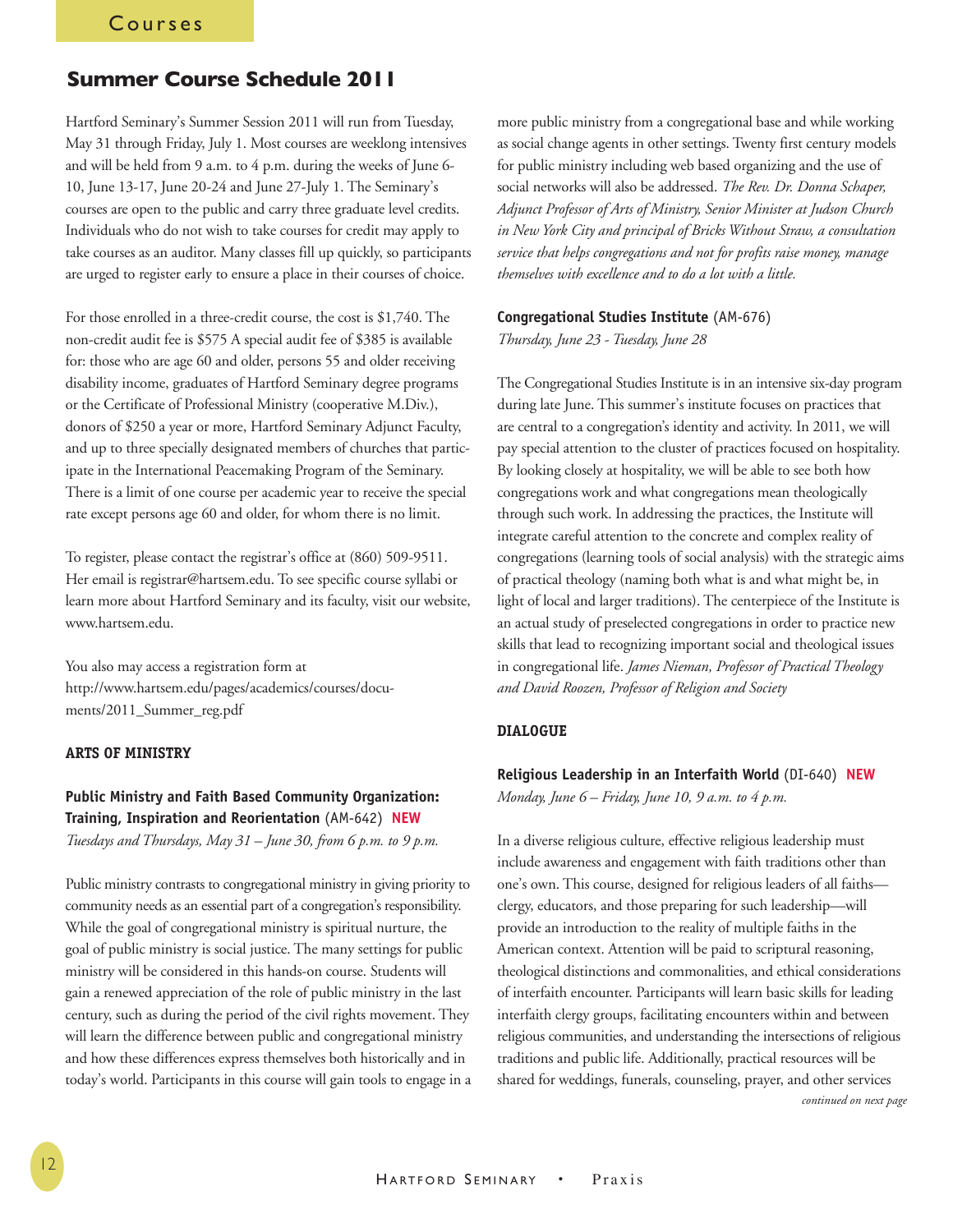## *Continued from previous page*

where multiple faiths are present or participating, including intentionally interfaith worship leadership. The course will serve students who seek tools for immediate use in their work, or as a foundation for further study in the area of interfaith leadership. *Lucinda Mosher, Adjunct Faculty in Interfaith Relations and Hartford Seminary Christian, Muslim and Jewish faculty members*

## **Building Abrahamic Partnerships (DI-650)**

*Sunday, June 19 - Sunday, June 26 (intensive schedule, includes all days and some evenings)* 

This eight-day intensive training program offers a practical foundation for mutual understanding and cooperation among Jews, Christians, and Muslims. Participants learn about the tenets and practices of the three faiths, study texts from their respective scriptures together, attend worship at a mosque, synagogue, and church, and acquire pastoral skills useful in interfaith ministry. Combining the academic and the experiential, the course includes ample time for socializing over meals and during breaks. Building on Hartford Seminary's strengths as an interfaith, dialogical school of practical theology, this team-taught program is a resource for religious leaders who are grounded in their own traditions while open to the faith orientations of other communities. Due to the interfaith nature of this course, we aim for equal representation among each of the three Abrahamic traditions in admitting students to this course. *Yehezkel Landau, Faculty Associate in Interfaith Relations*

## **ETHICS**

#### **Contemporary Islamic Ethics** (ET-655)

*Monday, June 13 - Friday, June 17, 9 a.m. – 4 p.m.*

For Muslims committed to living Islam as a way of life, contemporary society offers many challenges. A commitment to the common good exists in tension with the need to protect individual rights. The desire to uphold family values may conflict with the need to defend pluralism and civil liberties. In a world threatened with violence from many sources, self-defense and security take on new meaning. In this class, we will examine these tensions and the Islamic principles that can help Muslims live ethically and with integrity in American society. Case studies will include debates about abortion, gay marriage, militarism and minimum wage. *Ingrid Mattson, Professor of Islamic Studies and Christian-Muslim Relations*

#### **HISTORY**

## **Muslims in North America and Europe: Discourses and Practices** (HI-627) **NEW**

*Monday, June 27 - Friday, July 1, 9 a.m. – 4 p.m.*

This course offers a thematic and historical exploration of Muslim communities, institutions and discourses in North America and Western Europe. We will focus on a set of case studies, which will include communities in the U.S., Canada, France and the United Kingdom. While utilizing secondary literature, we will emphasize analysis of primary sources, including online, audio and video. Key themes will include: transnational Muslim discourse, locally specific interpretations of formative texts, gender, politics, and institutional life. *Timur Yuskaev, Assistant Professor of Contemporary Islam*

## **RELIGION AND SOCIETY**

**Changing Nature of Religious Organizations** (RS-683) **NEW** *Monday, June 27 - Friday, July 1, 9 a.m. – 4 p.m.*

As the world changes, so do the organizations and institutions within it. Drawing on new research and organizational theory, this course will explore how America's religious organizational reality is transforming. The course will focus on topics such as new congregational realities like multi-site churches, nondenominational networks, virtual resource distributors, alternative clergy development methods, shifting bases of leadership and the challenges of diversity. The course will investigate what lessons can be drawn from this exploration to assist existing congregations to adapt to this new organizational environment. *Scott Thumma, Professor of Sociology of Religion* 

#### **SCRIPTURE**

# **Solomon and the Wisdom Tradition** (SC-628) **NEW**

*Monday, June 13 - Friday, June 17, 9 a.m. – 4 p.m.*

This course will examine King Solomon in the historical narrative tradition (1 Kings 1-11), which praises his wisdom but condemns his failure to live up to the standards of the scribes who advocated religious exclusivism, and the wisdom tradition, which views him as its patron saint and encourages dialogue with the intellectual and cultural heritages of Israel's neighbors. *Uriah Kim, Professor of Hebrew Bible*

*continued on next page*